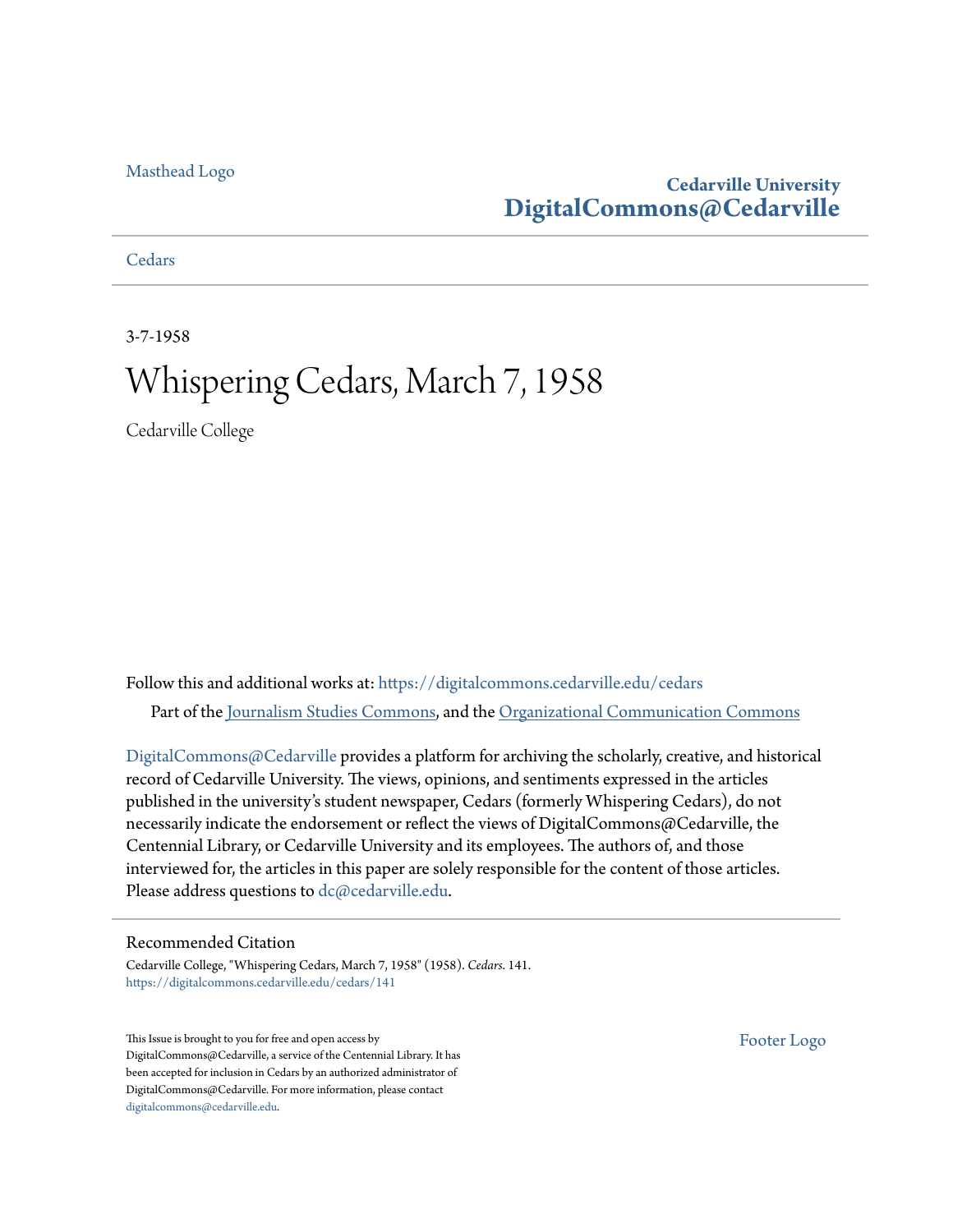

VOL. II March 7, 1958 NO. 15

5TH ANNUAL POST-SEASON BASKETBALL TOURNAMENT SPONSORED BY COLLEGE

The fifth annual college sponsored Church Basketball Tournament is slated for the week-end of March 14-15. The full schedule of 18 teams are already in and everything is set up, ready to go. Our athletic director, Mr. Bowser, is also the director of the tournament,

A total of 32 games will be played, (the majority simultan-<br>eously in two gyms) beginning eously in two gyms) Friday morning at nine, and concluding with  $t$  he championship game at eight Saturday evening., It will be a hard, grueling grind for the teams but we will be sure of plenty of action. The North Greenview Gym. which will be used in addition to the College Gym. is located about 10 miles southeast of Cedarville.

The 18 teams entered are as follows: First Baptist of Niles, Ohio; Central Baptist of East Chicago, Ind.; LaGrange Baptist of LaGrange, Ohio; Northside Baptist of Lima, Ohio; First Baptist of Maine, N.Y.; Immanuel Baptist<br>of Ft. Wayne, Ind.; Bethlehem Ind.; Bethlehem Baptist of Cleveland, Ohio and' Belden Ave. Baptist of Chicago,  $\text{III}_\sigma$ 

Calvary Baptist of Belfontaine, Ohio; Emmanuel Baptist of Toledo Ohio; First Baptist of Rochelle, Ill .. ; First Baptist of Spencer, Ohio; First Baptist of Blanchester, Ohio; Calvary Baptist of Norwich,  $N_sY_s$ ; St. Joe Township Baptist of Ft. Wayne, Ind.; Temple Baptist of Portsmouth, Ohio; Memorial Baptist of Columbus, Ohio, and Bible Baptist of Kokoma, Ind.  $(Con<sup>t</sup>$  on page 3)

WOMEN'S CHORUS TO MAKE DEBUT SOON

The Girls Chorus will make its debut Sunday evening March 16th in Grace Baptist Church. The chorus will present two numbers, "Lift Thine Eyes to the Mountains" and "He Smiled On Me."

The Girls Chorus has been organized for the first time this year. Members consisting o f. dormitory and married students voluntarily work together. Professor Ambrose is the director and Carolyn Hale is .the pianist. Through cooperation the girls have learned several pieces of music for future use. . The  $ef$ forts of the chorus help develop. campus talent to glorify the Lord.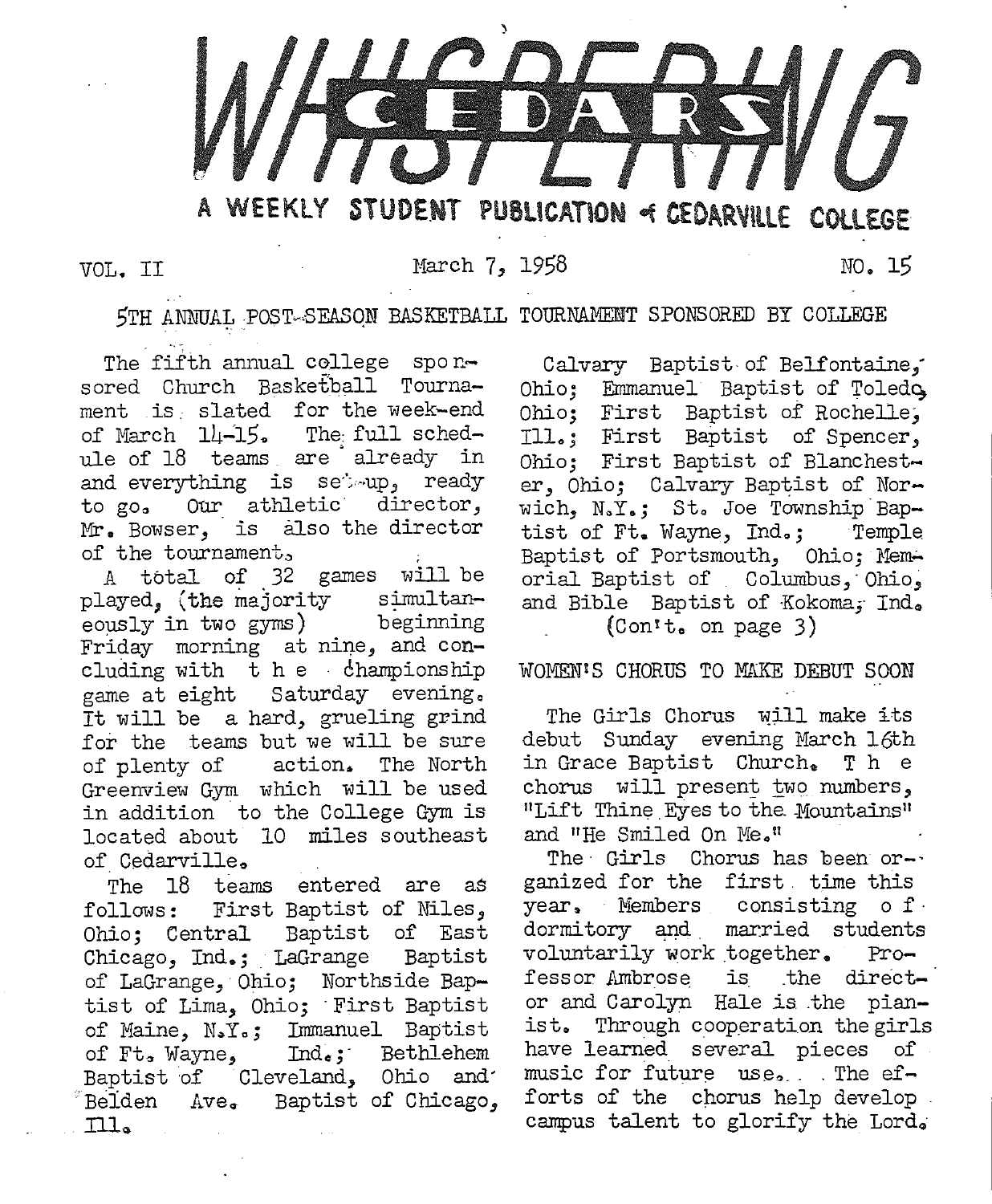#### MILLER'S MUSINGS

. Truth .

Today we stand in the midst of great intellectual confusion on such matters as truth, mercy, and love. Controversy engulfs truth and returns it to us as an un-But I would like to show known. the Fallacy of the popular idea that truth is established by "counting noses." Since such a large number of people embrace a certain view, so this popular thinking goes, it must of necessity be the truth. After all. a large group could not all be in error. This my friend, is a subtle, satanic, unconscious influence which is undermining an honest approach to ultimate and final. truth. We have 2000 years of Christian thought behind us. We are steeped in ancient historical views which we have never studied personally to determine their values. It is difficult but not impossible to examine

#### WHISPERING CEDARS STAFF

| R. Yost Editor          |  |
|-------------------------|--|
| E. ChesebroAsst. Editor |  |
| A. CarrSocial Editor    |  |
| D. MatsonSports Editor  |  |
| K. CollettReporter      |  |
| B. HumphreysReporter    |  |
| L. JohnsonReporter      |  |
| $C$ . MillerReporter    |  |
| S. MillikinReporter     |  |
| J. GrantTypist          |  |
| C. HaleTypist           |  |
| R. HimselTypist         |  |
| D. OsbornTypist         |  |
| Mr. WittigAdvisor       |  |

" well - set" doctrines to see if we have not been influenced by errors of great but human the scholars. I believe a thorough, personal study of a doctrine is a God honoring practice. This type of study will get us back to the original pattern and away from the substitutes which have gradually slipped away from the first copy. Remember, truth will unmovable no matter who stand stand with it!

"Give me thy light, and fix my eyes on Thee!"

## FLIGHT FROM REALITY IS IMPOSSIBLE OUR STRENGTH COMES FROM CHRIST

Buzz! That alarm insists on ringing at 5:00 A.M. What  $\mathsf{a}$ disaster! When you start to turn it off and roll over for another snooze you remember that history test, an unfinished English assignment and a blouse which needs ironing. Visions of an ultrahectic day break through your Oh to be able to flee as brain. a bird to the mountain, to sprout wings like a dove and fly far away to some utopian solitude.

However, there is no such retreat from such formidable situations. Running away would only give a psychiatrist more business; getting married would only involve you into more headaches; committing suicide would be impractical. You have to face life grimly and steadfastly, and when it looks fiercely back at you,, there is one answer. "I can do all things through Christ,"

¢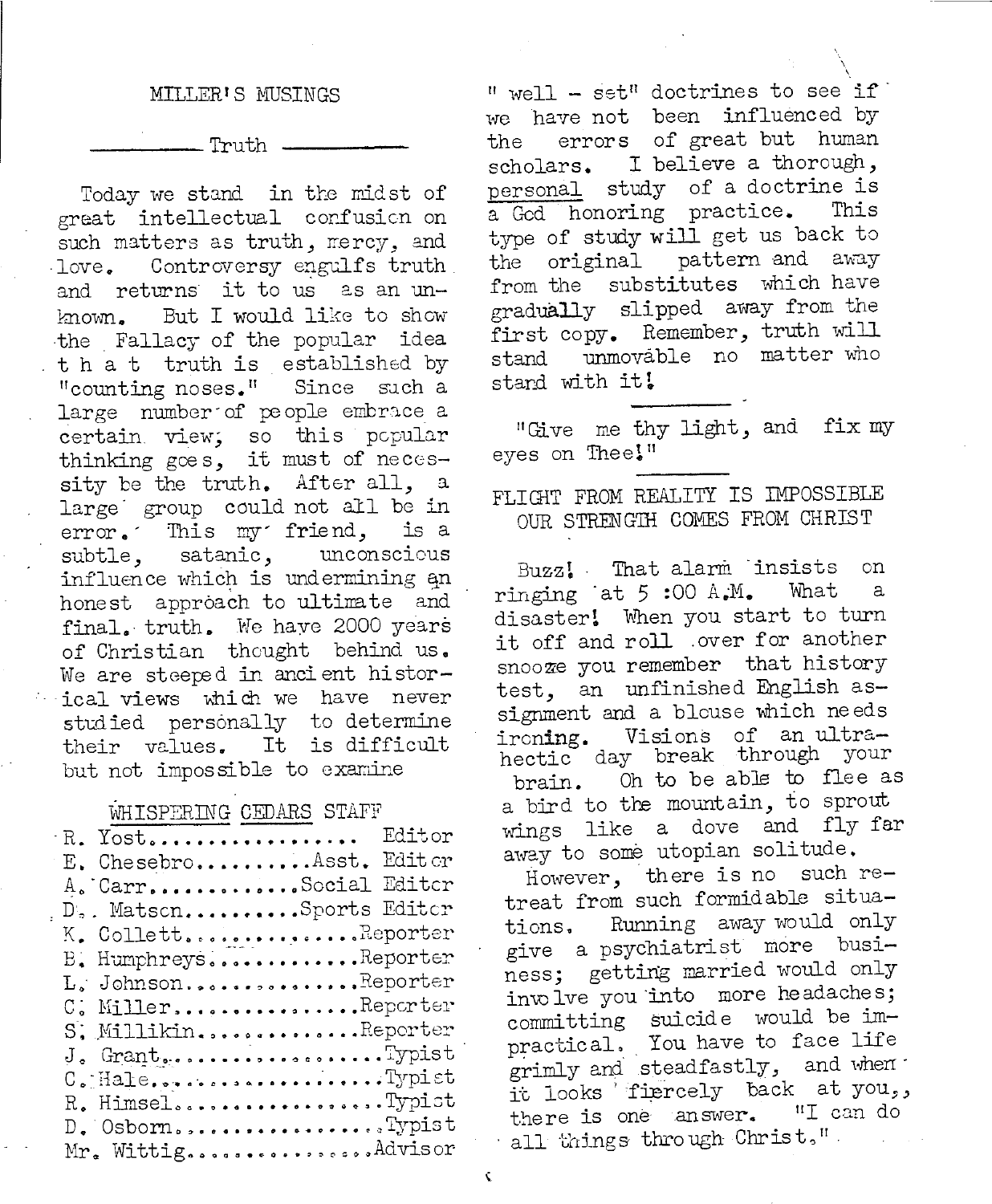#### <sup>11</sup>RE,dH Evans

Our Southern Senior, Red Evans, from way down in Alabama, has had<br>quite a scholastic career. He quite a scholastic was graduated from Baptist Bible Institute in 1951. After his graduation, Red went back South to Florida where he held a pastorate

Before coming to Cedarville ,Red, spent one year attending Fenn Co1 lege Night School in Cleveland. Back in Cedarville, Red is majoring in Bible.

Red has a family so his is well occupied. He spends most of his "snare" time working in a Pure Oil Station in Springfield. He still finds time to be the Senior Class Treasurer.

Perhaps Red- is the "handiest" senior. His hobby is woodwork. Whenever the Seniors need some handword, like a Homecoming Door, Red is the man they're after!<br>Immediately after graduation

Immediately after Red wants to become a pastor. In the future he wishes to pursue his studies on the graduate level.

#### --TOURNAMENT

(Contt. from page 1)

The distmce each team will have to travel before they can participate in the tourney ranges from 2bout 45 (Blanchester, Ohio) to 800-850 miles for Norwich, .N.Y.

Five trophies will be presented after the tournament finale Saturd y evening. Three large trophoys will be for the first three place teams; another for

#### Joe Raymer

Perhaps the most cheerful male senior on campus is the illustrious Mayor of Trailorville, Joe Raymer.

Joe hailed from Cleveland to begin his school career at Cedarville as a history major. When asked what his hobby is Joe replies, "Word!" True it is that Joe is a mighty busy person without much time for extra-curricular activities. However, since 1954 it seems as though he has done a fine job of collecting trailors, Timmies, and new, red Chevys.

Joe's post graduate plan is to teach school in Kentucky. In his "out of  $\,$  school" hours, Joe  $\,$  will.  $\,$ do church work.

#### SOPHOMORES "SPONSOR BACKWARD PARTY

Tonite at 7:30, in the gym, the Sophomores are sponsoring the most unusual party. Everyone is to come with his clothes on backwards. The program will be presented in. reverse. Maybe that means that refreshments will be served fir st thing!

Although the party was orifinally to be for the Sophomore Class, they. have invited anyone who wishes to be backward.

the 'most valuable player' of the tournament; and one for the team manifesting the best spirit of sportsmanship.